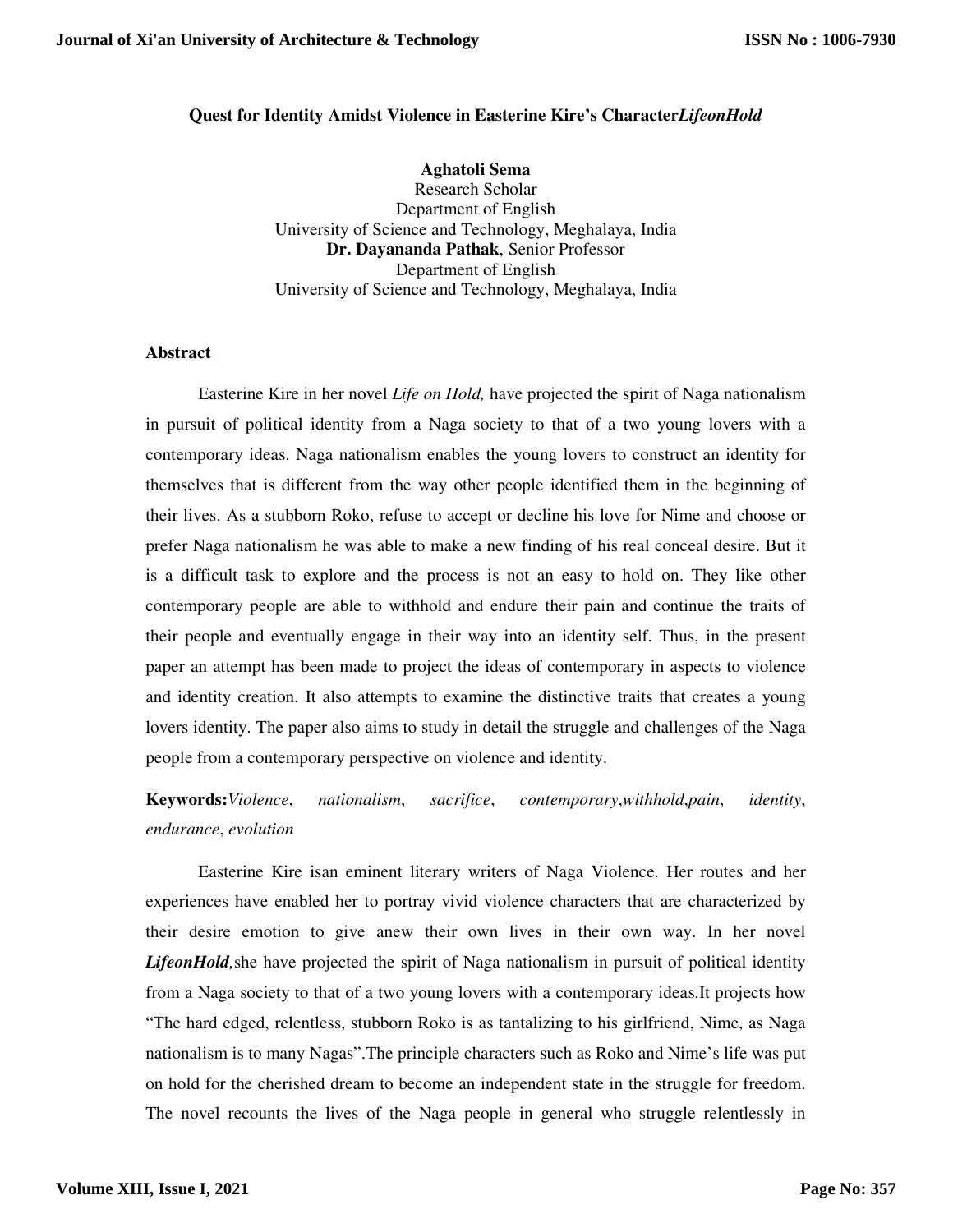pursuit of an independent nation and how their lives were put on hold for the Nagas cause. The portrayal of their sacrifices, endurance, pain, struggle and the continuous traits of the people for their'greater future'. However they were able to make their way with a new identity.She projects the spirit of Naga nationalism in the turbulent period during the independence movement. The vivid projections of how thepeople's lives were put on hold for the causeof their motherland. It narrates theviolence experience's that works well at the symbolic level. The novel captures the lives experiences of the ordinary people during the factional violence in the Naga society. However Naga nationalism enables the young lovers to construct an identity for themselves that is different from the way other people identified them in the beginning of their lives in the society. As a stubbornRoko, refuse to accept or decline his love for Nime and choose or prefer Naga nationalism he was able to discover again his real restless wish.But it is adifficult task to explore and the process is not an easy to hold on. However they like other contemporary people are able to hold on their struggle and endure the traits of theirpeople which enables them to develop into an individual's identity. Their efforts to establish a new identity and also helps them to set a broader perspective and develop an endurance attitude in themselves.

Kire's novel chokes out violence elements like how the underground forces who calls themselves as National workers has the rightful as a government in the country. Further it projects the background scenario of how the shopkeepers and businessmen pay twenty five percent to the forces and who refuse to pay is shot and killed in the broad daylight that shows the warning sign to others is entail in the novel. However they hope all this things will change and look forward for bright lifein theirsociety (11). It highlights how the following years become fearful due to the fictional killings in their late 80s. Further it present the incident of how Nime and her brother Zeu sow the horrific sight ofthe young manwith blood in his shirt lying in the wood on their way to school. It narrates thescenario of panic situation that wasstrike by all as they have never seen or heard anything like this before. Therefore it demonstrate how these men are different. They are ruthless and kill readilyis addressin the novel (19).However the young killed man was one amongst many victims in avicious cycle of killing and counter killing is explainin the story (20). Thus, the novel portrays how the Naga people continue to live in fear and uncertainty during the conflicted period of era.

It summarizes how as though Nime's childhood was alternated by the sight of that youngkilled manin the wood and Roko's obsession about the national workeras he could not end discussing about them and the freedom struggle. Further it gives a detail account of how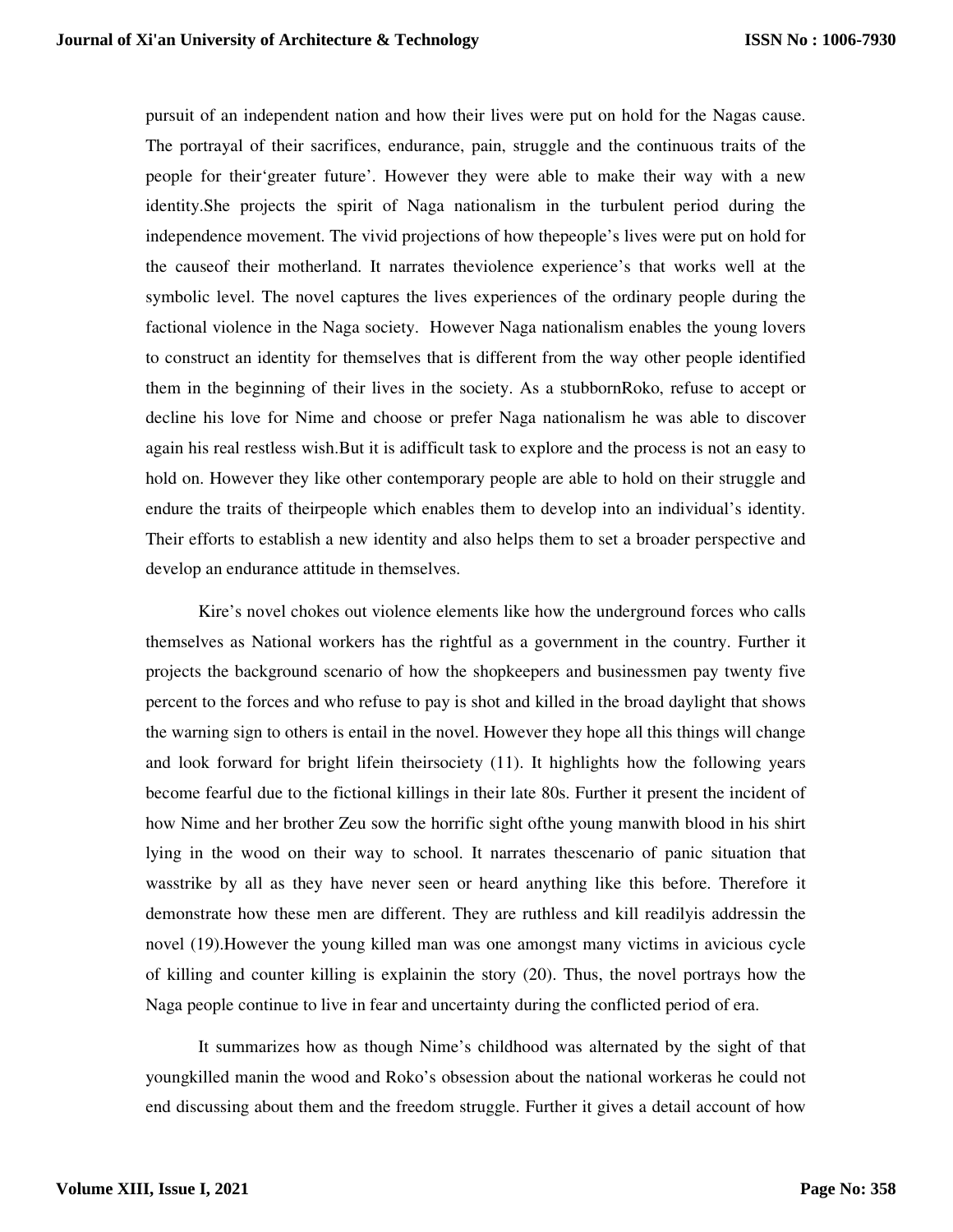Nime's fascination by their struggle for the landonly changed into fearsome. The depiction of how Setuo would joinRokothat recounts some exploits of old soldiers narrativesof the journeys to China with starvation. The novellaments how Roko have joined the national worker and Nime prayed, "God, don't let him be killed". Further it portrays how'Nimeand Zeu were able to go to college and receive government scholarship which enables to pay theirschool feesand support their education'. Thus, she is givena new identity during the age of eighteen as Nime received her college degree(21-33).

It projects the scenario and discuss about Nime's marriage. However her though 'to get a job and earn money and help, how her mind never went by without a though of Roko and the thought about how he would be doing'. The story further depictshow Roko's Mother hair has all turned grey all over is because Roko have left the underground group without information his parents and Nime forbid to ask Roko's mother while she mether in the market. During that period of time the narrative of how Roko's group have not been doing well and the killing that have been occurring in the faction has come to their knowledge. Roko who have not visited his family since he join the National Socialist Council of Nagaland (NSCN) is address in relation to personal identity. It mention the scene of how Roko's Father shouted saying, "I have no son now, my son is dead!" However after a long time they found that Roko is in the training camp close to Dimapurhas come to thelight. It further describes the gossip that travel around giving a sense of two people that have being killed and the death descriptions has referred to Roko. "How it made Nime frantic and try to collect more messages. However after two days, it was confirm that Sumi tribe who was killed and it was not Roko. Therefore it describesthat only if she didn't love him so, she thought. Did he even think of her at all, she wondered" (34). It gives an insight of how Nime recollect the memory of Roko anddiscussto engage inthe struggle for freedom for the country. Thus, all these scenario is vividly projected in the novel.

It gives a description of how before Rokobecame part ofthe underground force he mention about corruption in the government and express that "only gun can make them listen", and that thought terrifies Nime greatly. "There is no jobs for people like me, it all goes to prevelidges classes. You know that too. I may be sixteen but I am a man now", said Roko to Nime in their last meetbefore leavingfor underground group (28). Nime never thought that they would carry a gun but Roko and others of his age group andolder age has. However they have not achieve anything by doing that but with their fatigue, embitteredand thwartingthat continues to stay in them is projected in the novel. The national workers is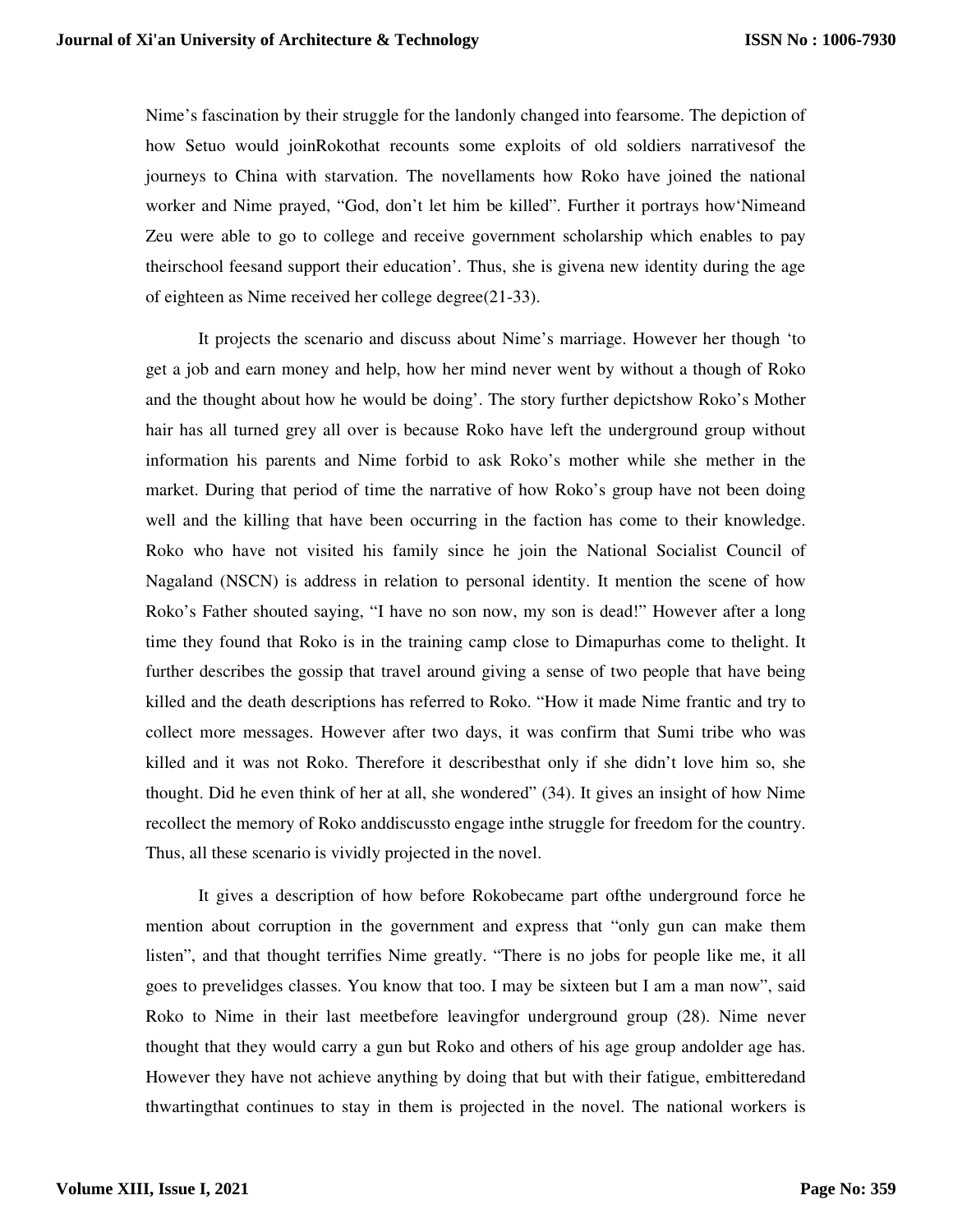divided by the differences of ideology between the National Socialist Council of Nagaland (NSCN) and Naga National Council (NNC). Followed by killing and counter killing. It projects how NSCN is divided into two fictions known as NSCN (K) led by the leader nameKhaplang and NSCN (IM) Known as Isak and Muivah after the two leaders and the two other different leaders. Thus, the conflicts between the three groups emerge in killing the numbers of lives rapidlyis vividly portrayed in the novel(35).

The narrative discusses the notion about the differences between the new generation of the soldiers then the former ones. Nime'sneighbour uncle Milto elaborate and refers to all the fictional killing that have been occurring within ten years and differentiating between the new generation as he being the war veteran of the first Naga army in his 60s further mention that his storiesthat have happened in the olden days is different than the ones express in the contemporary period. The vivid projection of how they fought war with the Indian army but in the contemporarycentury they have more to fight the hostile groups of people and that is amongst their own brothers killing at each other and that have made them even more complicated is emphasize. It highlighted the fighting and shooting at each other at their own bothers make no sense is reveal by Milto. It lays emphasiseof how Nime wonder what good will Roko achieve in joining the movement at present. But she knew the answeris given a detail perspective in the text (35).

It addresses the issue of unemployment and corruption in the government which creates a sense of helplessness that pushthe young people to join the underground movement is put forward. She writes how the factional groups adds to their frustration in carrying out extortions on business front andpose a threat to those individuals who are not able to pay them is define in the book (36).

It gives an account aboutNime's marriage to Abeiu the wealthy son as Nime iscaughtbetween Roko and her Father Pusalie's debt between the two made here to marry Abeiu,which they won't be able to pay off debts if she marries Roko. However they have already said their good byes before Roko embark in the underground group and it has been a year since there is no information about Roko. Thus, it will be good if she is 'married well' and that she have done worth in her own life (61). In spite of the man who remain neither fond to her nor their daughters made her feel deserted. Her mind ravels to all the things that is not vital in their lives they live. But felt gratitude for all the lesson taught in her life. Nime thought of all the good things in her life like food to eat, clothes for summer and winter, the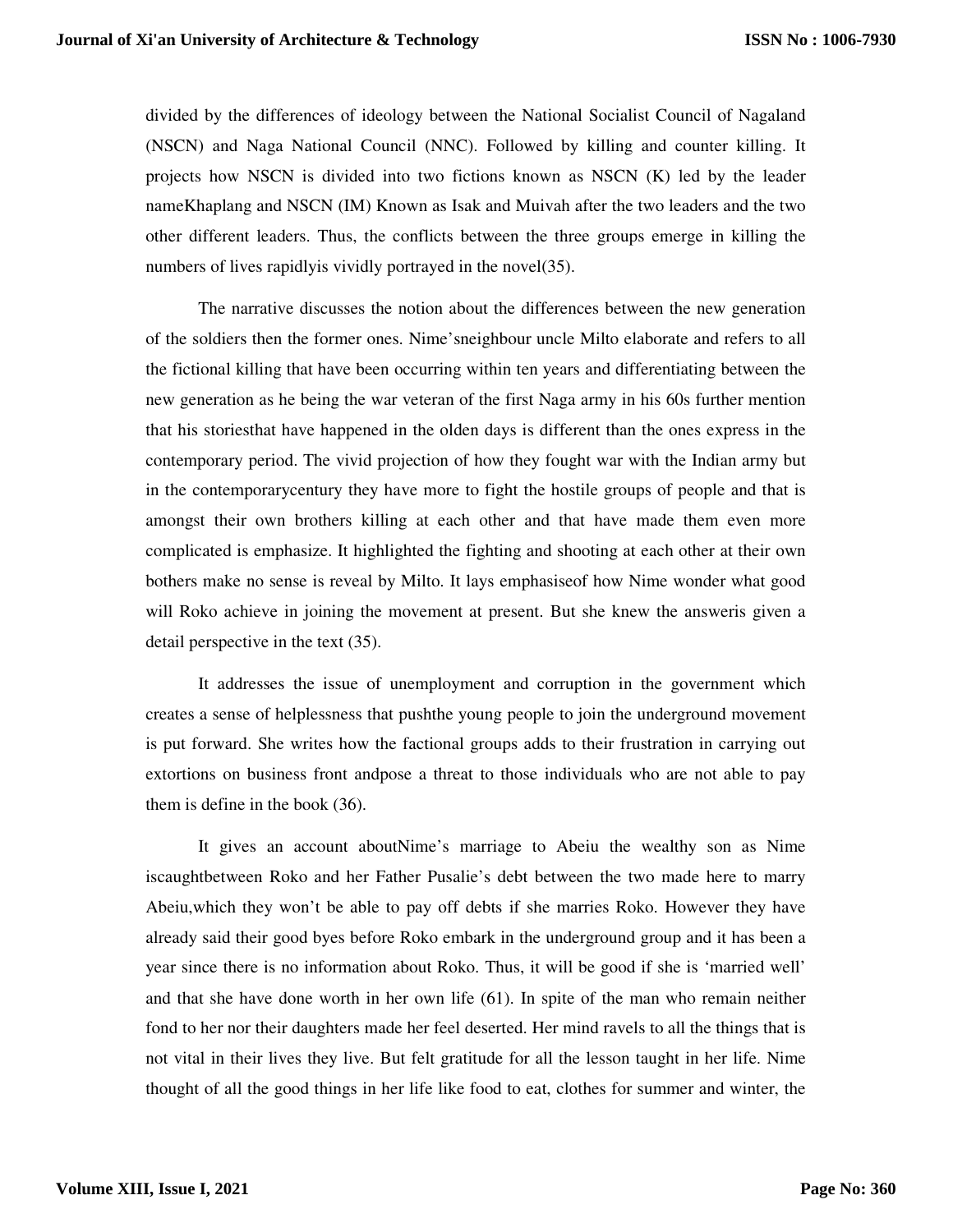place to live, her children's and her supportive mother-in-law Beinuo whom she have been fortunate in multiple ways and it has been eight years since she is settled in Dimapur. Zeu was able to eliminate by paying off his father's(debts)in the end (97).Further it points out the skirmish between the factions that has killed five young men. And how Nime wish peace to return to their land but that seems unlikely. She did not see as though peace would origin/come in the time yet to come. Neverthelessshe hope that her children's will have good lives and they will not have to go through what she have undergone in her life as she pray(97). Thus, all thesescene is outline in vivid detail in the narrative.

During that century it describesthe ceasefire between the Naga army and Indian government that has reached its third years at present. It further discuss the accident by the Indian forcesbeaten to death the government officer. In 1997 how apprehensiongrip occurred in gunfire exchange between towns and villages during that era (83). Nime states that it was the same dream she has dreamed fourteen years ago about Roko's lifeless body in the wood. Terrified and awake by this dream and reflect deeplyof what had happened to him and continue to pray hard for his safety. The next morning newspaper mention about Roko's group and the leader had escaped. How her heart sank and that brings up to her husbandstating that "I think the fourth man was Roko". "I am certain! I dreamed him last night that he was death". At last her husband did not comment anything to that and seems to sie a relive and speaks that, "That was bound to happen sooner or later', he said. However this time Nime boldly told him that 'If he is dead, I'd like to go to Kohima". On reaching Kohima, Nime met Setuo, Roko's best friend was returning back fromwork in DC's office and narrated how they have not got his body back? He has been executed, angry and refusing to send his body for burial. However the Naga Mother's Association<sup>1</sup> pleaded to hand over the body to them. Thus, when the body was brought home, Nime was able to see the same him of how she sow in her dream. She cleans the blood on his face and prepare him for a burial as an act of deeply healing as those years of apartness melts away. And the mourners prayed for his departed soul. However before Roko's death he met Setuo in the same wrestling spot at midnight behind the wood in their school, where the familiar grass has grown taller and creeper. Suddenly Roko's figure appeared from behind the tree when Setuo though he may have come to the wrong place, calling by his nickname "*Kepethau* hey *Kepethau*!" (Teacher). They greeted at each other and hug bursting out, "Oh my God, Roko!" Later Roko said that, "I've been wrong, Setuo, I've been very wrong. The cause is dead.

 $\overline{a}$ 

<sup>&</sup>lt;sup>1</sup>The Naga Mother's Association is the leading women's organisation in Nagaland.